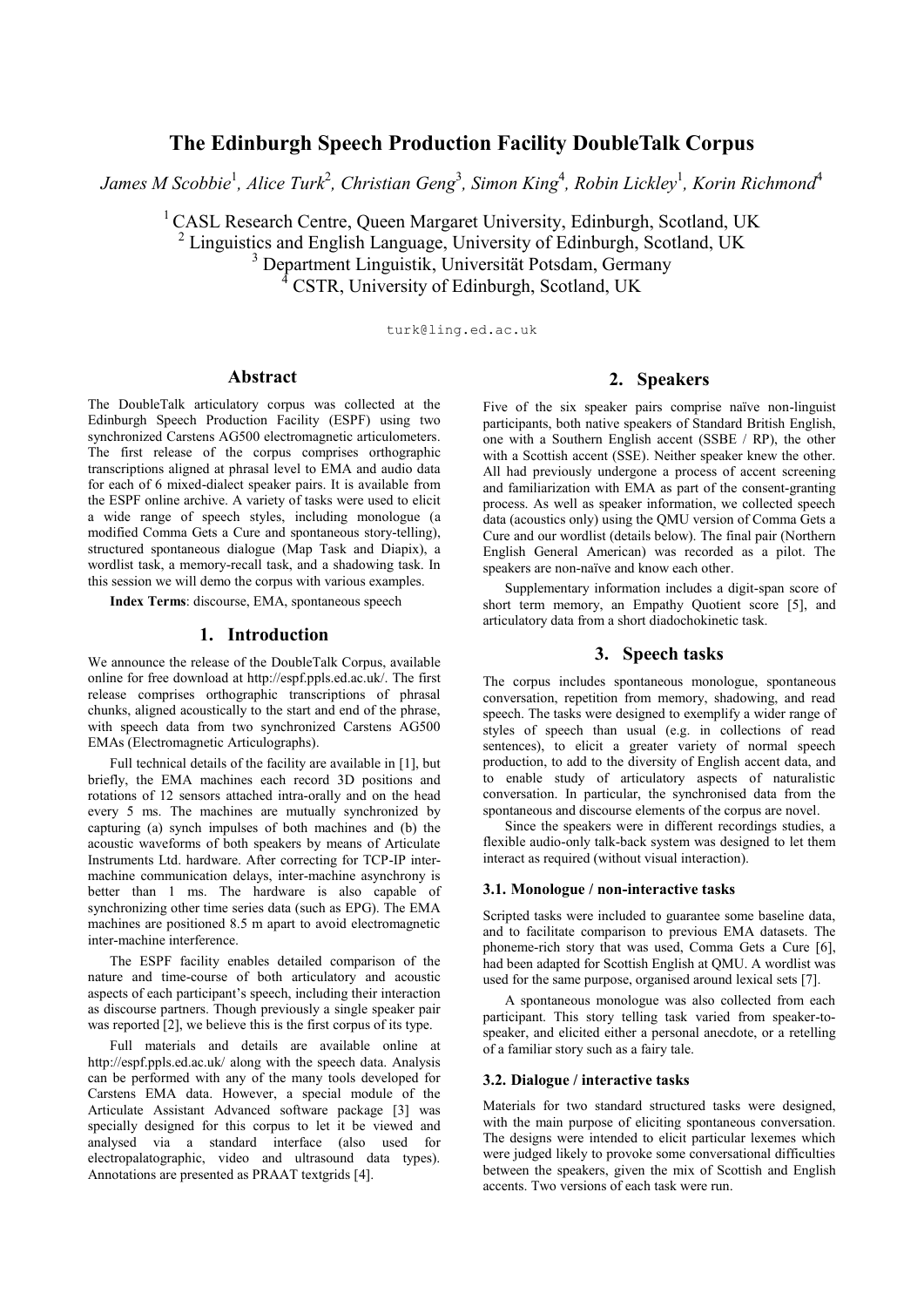First, map tasks [8] were used. These alternated so that each participant had one chance to be the information giver. Phonetically ambiguous landmark names, minimal pairs, missing information and contradictory locations was used as conversational foils. For example, a Scottish follower had landmarks such as both *fishing bait* and *fishing boat*, with the English information giver had *fishing boat*. A typical RP fronted GOAT-vowel might cause some misperception or confusion, leading to multiple repetitions. The map path was visualized on the prompt screen via a graphics pad, maintaining the head-up orientation of the follower.

Second, a spot-the-difference picture task based on the Diapix model [9] was used. Each speaker had their own version of a scene, and around ten differences had to be collaboratively found. In addition to some of the same techniques used in the map task to stimulate longer and more interactive conversation, some tongue-twister landmarks were included.

In addition, a short memory-taxing story recall task was used. The information-giving speaker in this task had to read a three-sentence story, one sentence at a time. The follower had to recall each sentence with complete accuracy, and the storyteller was able to repeat and help until the complete prompt could be recalled. Again, the sentences included some lexemes which might cause inter-dialectal difficulties as an extra load. The roles were then reversed for the second iteration.

Finally, a shadowing task was used. This happened simultaneously with, and was based upon, the spontaneous monologue story-telling of the other speaker. They were unable to hear the shadowing, so performed their spontaneous monologue without competition. The shadowing speaker could hear both themself and the monologue, and was instructed to repeat what they heard accurately and soon as possible after hearing it.

### **4. The Corpus**

#### **4.1. Characterization of the speech data**

For the five Scottish-English pairs, across the six conversations (in three tasks), there is on average  $\sim$ 7 mins of talk-time per speaker per conversation, based on the acoustically-aligned orthographic transcriptions. The spot-thedifference task provides the most speech, with an average of nearly 2 mins talk-time. The map task conversations are just over 1 minute, and the story recall task average is shorter, at around 40 secs. In the map task, the information-giver typically talks more than the follower (around twice as much), with more variety of structure and content. In the spot-thedifference task, however, things are more equalised. For some pairs there are phases within the conversation in which one speaker takes the lead, followed by an exchange of role; and there can be an asymmetry, in which one or other speaker is more loquacious overall. The story-retelling task tends to have longer contiguous speaker phrases, in both roles.

The average duration of the spontaneous shadowing is on average  $\sim$ 2 mins, and is more evenly split between the roles. The follower speaks faster, for less time, and often attempts to speak during the gaps between the longer phrases of the spontaneous speaker.

The read passage, Comma, provides on average  $\sim$ 2 $\frac{1}{2}$  mins of speech. The average total for these varied connected speech tasks is therefore just over 14 mins of talk-time.

In the four most naturalistic collaborative discourses (map task and spot the difference), speakers overlap and leave silences during their interaction in a very natural-seeming way. Mutual silences vary, but total, on average, up to 1 min, while the amount of overlapping speech varies too, but on average is ~10secs per discourse.

In all the connected speech tasks, the number of distinct word types is, on a first analysis, ~1,800. The token count is over 20,000. The 10 most common word types (token counts between ~1,400 down to ~300) are: *the*, *and*, *a*, *to*, *of*, *I*, *it*, *in*, *that*, *yeah*. At the other extreme, the great majority of lexemes occur in only six tokens or fewer.

Qualitatively, the discourse sections sound naturalistic. Casual speech lexis like *uh*-*huh*, *like*, *so*, *ok*, are frequent, as are laughter and prosodic and pragmatic indications of relaxed and natural interaction. In addition to dysfluencies and speech errors, there are over 600 filled pauses, about evenly split between *uh* / *eh* and *uhm* /*ehm*.

The speech rate in the read passage, on the basis of the 520 scripted words, is ~4 words/sec. Speech rates in the unscripted tasks is far more variable.

# **5. Show-n-Tell**

In the session at Interspeech we will exemplify some of the key phenomena that the DoubleTalk Corpus can address. One of the main aims of the corpus is to provide natural and robust data on variability in articulation and articulation-acoustics mappings, to augment existing datasets of read sentences and words. The discourses will also allow researchers to examine natural prosodic phrasing, and how pragmatic, informational and conversational factors interact with articulation. The shadowing data shows characteristics of a fast speech style, and has syntactic, lexical and phonetic errors. We will therefore exemplify its naturalness in a range of tasks.

It is, moreover, possible to approach listener behavior as a topic in its own right. For example, the relative stillness of the articulators during active listening (i.e. intra-discourse speaker silence) can be examined. More importantly, since the EMA data of the participants is synchronized, real conversational timing can be explored from an articulatory perspective. In conversation, audible and silent cues both exist to turn-taking activity. Some turn-taking activity, for example, appears to occur without any audible reflex at all, when the participant starts to articulate, but then truncates the production without speaking. We will exemplify silent examples plus episodes of audible overlapping speech (back-channel, competition, turntaking) that show synchronized overlap in preparation.

Some silent behaviors are conversational: dysfluencies, errors of gestural intrusion and prosodically conditioned articulations. Others are allophonic / segmental, like a tongue tip gesture during an apparently glottal-stop variant of /t/. Drawing on such examples, our demo will use AAA software & other audio-visual supports, including slow-motion movies, to exemplify silent and other covert gestures in their natural conversational habitat.

## **6. Acknowledgements**

The facility was funded by EPSRC EP/E01609X/1 and EP/E016539. We would like to thank the speakers, and also our collaborators on the facility and corpus, a full list of whom form the complete author list in [1].